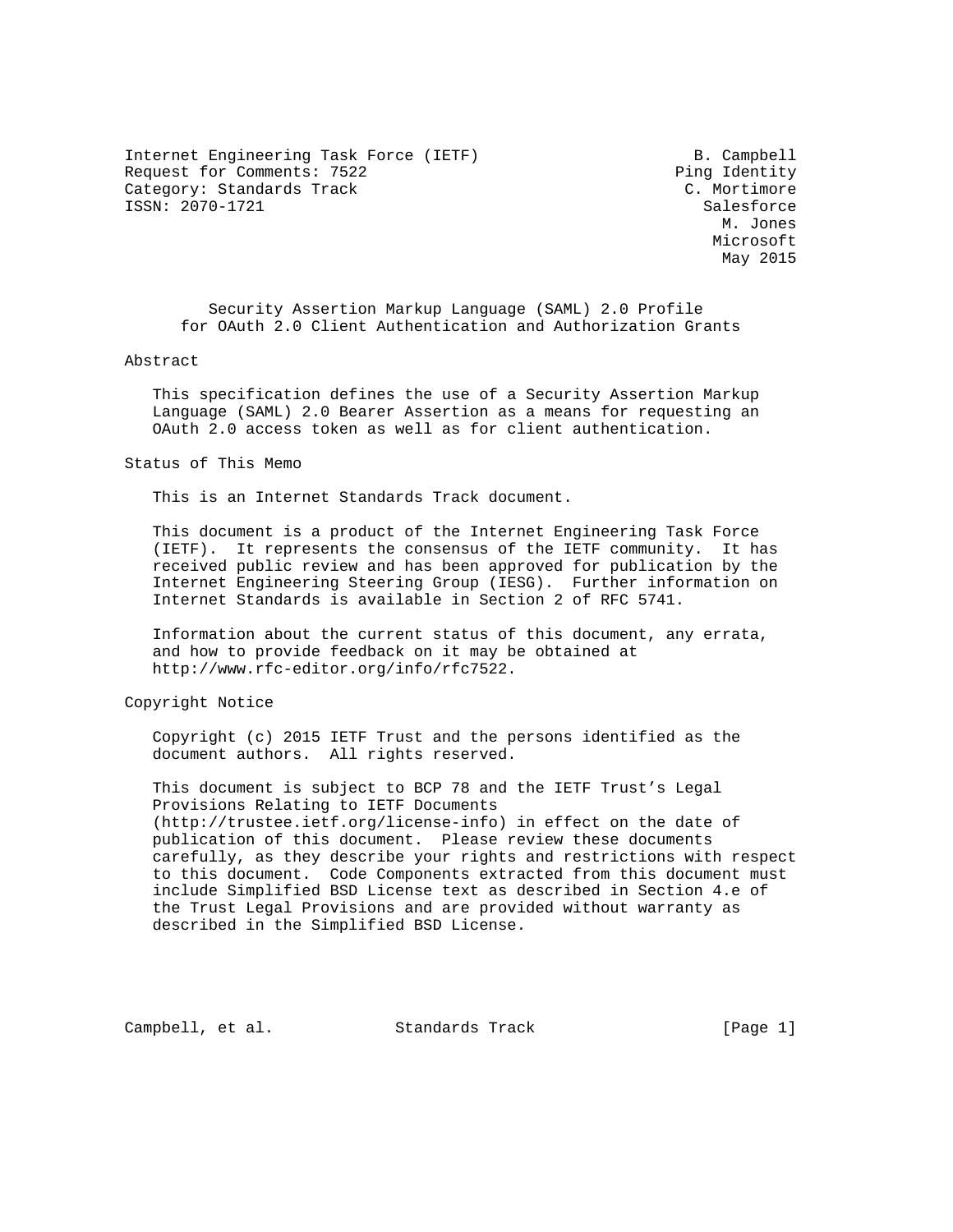Table of Contents

| $\mathbf{1}$<br>Introduction<br><u>. Karl Andrea State Andrea State Andrea State Andrea State Andrea State Andrea State Andrea State Andrea State Andrea State Andrea State Andrea State Andrea State Andrea State Andrea State Andrea State Andrea State Andrea</u> | 2              |
|----------------------------------------------------------------------------------------------------------------------------------------------------------------------------------------------------------------------------------------------------------------------|----------------|
| Notational Conventions<br>1.1.                                                                                                                                                                                                                                       | 4              |
|                                                                                                                                                                                                                                                                      | 4              |
| 2. HTTP Parameter Bindings for Transporting Assertions                                                                                                                                                                                                               | $\overline{4}$ |
| Using SAML Assertions as Authorization Grants<br>2.1.                                                                                                                                                                                                                | 4              |
| Using SAML Assertions for Client Authentication<br>2.2.                                                                                                                                                                                                              | 5              |
| 3. Assertion Format and Processing Requirements                                                                                                                                                                                                                      | 6              |
| Authorization Grant Processing<br>3.1.                                                                                                                                                                                                                               | 8              |
| 3.2. Client Authentication Processing                                                                                                                                                                                                                                | 9              |
| Authorization Grant Example<br>4.                                                                                                                                                                                                                                    | 9              |
| Interoperability Considerations<br>5.                                                                                                                                                                                                                                | 11             |
| б.                                                                                                                                                                                                                                                                   | 11             |
| 7.                                                                                                                                                                                                                                                                   | 12             |
| 8 <sub>1</sub>                                                                                                                                                                                                                                                       | 12             |
| 8.1. Sub-Namespace Registration of                                                                                                                                                                                                                                   |                |
| urn:ietf:params:oauth:grant-type:saml2-bearer                                                                                                                                                                                                                        | 12             |
| Sub-Namespace Registration of<br>8.2.                                                                                                                                                                                                                                |                |
| urn:ietf:params:oauth:client-assertion-type:saml2-bearer                                                                                                                                                                                                             | 13             |
| 9.<br>References<br>.                                                                                                                                                                                                                                                | 13             |
| Normative References<br>9.1.                                                                                                                                                                                                                                         | 13             |
| Informative References<br>9.2.                                                                                                                                                                                                                                       | 14             |
| Acknowledgements                                                                                                                                                                                                                                                     | 15             |
|                                                                                                                                                                                                                                                                      | 15             |

# 1. Introduction

 The Security Assertion Markup Language (SAML) 2.0 [OASIS.saml-core-2.0-os] is an XML-based framework that allows identity and security information to be shared across security domains. The SAML specification, while primarily targeted at providing cross domain Web browser single sign-on (SSO), was also designed to be modular and extensible to facilitate use in other contexts.

 The Assertion, an XML security token, is a fundamental construct of SAML that is often adopted for use in other protocols and specifications. (Some examples include [OASIS.WSS-SAMLTokenProfile] and [OASIS.WS-Fed].) An Assertion is generally issued by an Identity Provider and consumed by a Service Provider that relies on its content to identify the Assertion's subject for security-related purposes.

 The OAuth 2.0 Authorization Framework [RFC6749] provides a method for making authenticated HTTP requests to a resource using an access token. Access tokens are issued to third-party clients by an authorization server (AS) with the (sometimes implicit) approval of

Campbell, et al. Standards Track [Page 2]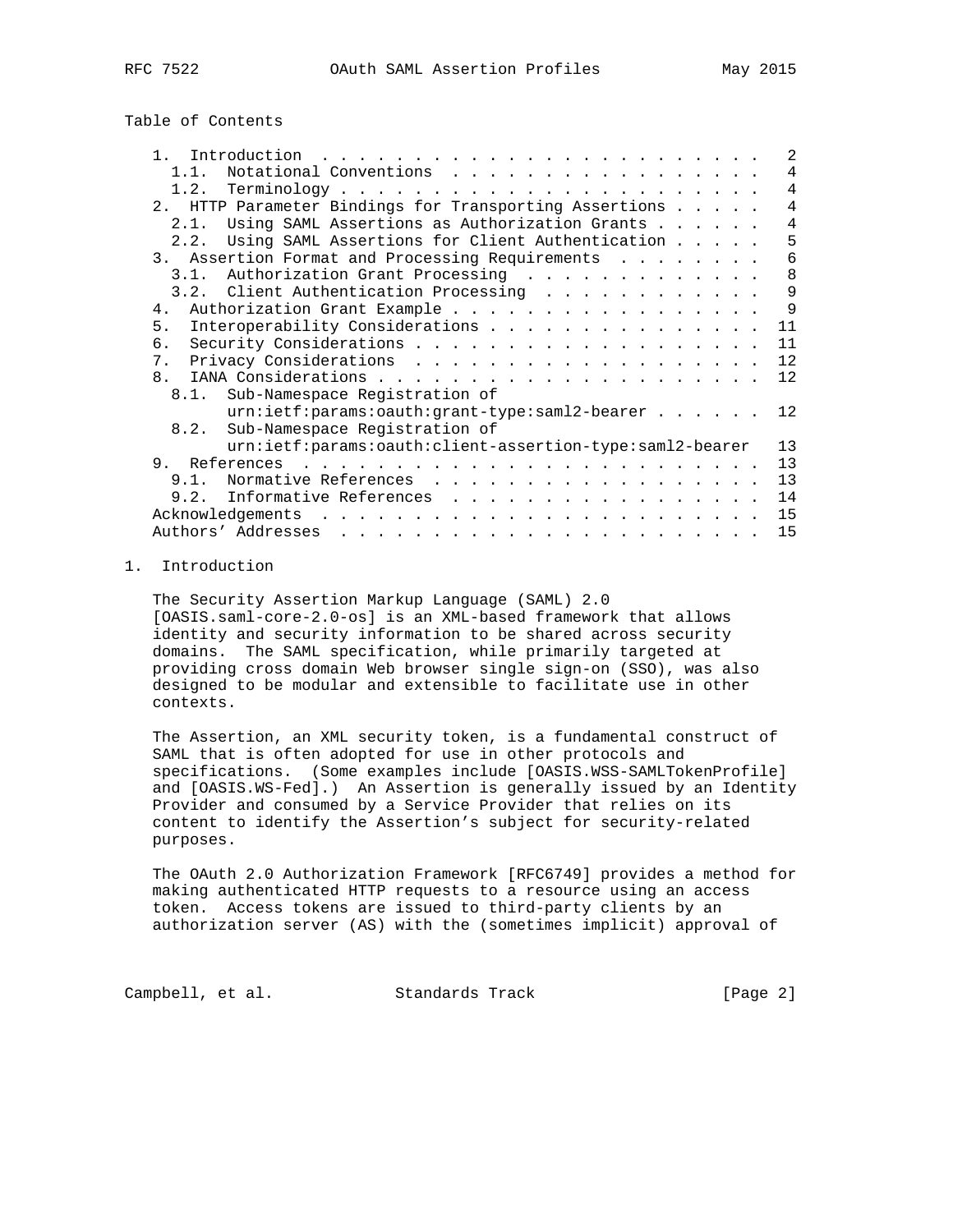the resource owner. In OAuth, an authorization grant is an abstract term used to describe intermediate credentials that represent the resource owner authorization. An authorization grant is used by the client to obtain an access token. Several authorization grant types are defined to support a wide range of client types and user experiences. OAuth also allows for the definition of new extension grant types to support additional clients or to provide a bridge between OAuth and other trust frameworks. Finally, OAuth allows the definition of additional authentication mechanisms to be used by clients when interacting with the authorization server.

 "Assertion Framework for OAuth 2.0 Client Authentication and Authorization Grants" [RFC7521] is an abstract extension to OAuth 2.0 that provides a general framework for the use of assertions as client credentials and/or authorization grants with OAuth 2.0. This specification profiles the OAuth Assertion Framework [RFC7521] to define an extension grant type that uses a SAML 2.0 Bearer Assertion to request an OAuth 2.0 access token as well as for use as client credentials. The format and processing rules for the SAML Assertion defined in this specification are intentionally similar, though not identical, to those in the Web Browser SSO profile defined in the SAML Profiles [OASIS.saml-profiles-2.0-os] specification. This specification is reusing, to the extent reasonable, concepts and patterns from that well-established profile.

 This document defines how a SAML Assertion can be used to request an access token when a client wishes to utilize an existing trust relationship, expressed through the semantics of the SAML Assertion, without a direct user approval step at the authorization server. It also defines how a SAML Assertion can be used as a client authentication mechanism. The use of an Assertion for client authentication is orthogonal to and separable from using an Assertion as an authorization grant. They can be used either in combination or separately. Client assertion authentication is nothing more than an alternative way for a client to authenticate to the token endpoint, and it must be used in conjunction with some grant type to form a complete and meaningful protocol request. Assertion authorization grants may be used with or without client authentication or identification. Whether or not client authentication is needed in conjunction with an assertion authorization grant, as well as the supported types of client authentication, are policy decisions at the discretion of the authorization server.

 The process by which the client obtains the SAML Assertion, prior to exchanging it with the authorization server or using it for client authentication, is out of scope.

Campbell, et al. Standards Track [Page 3]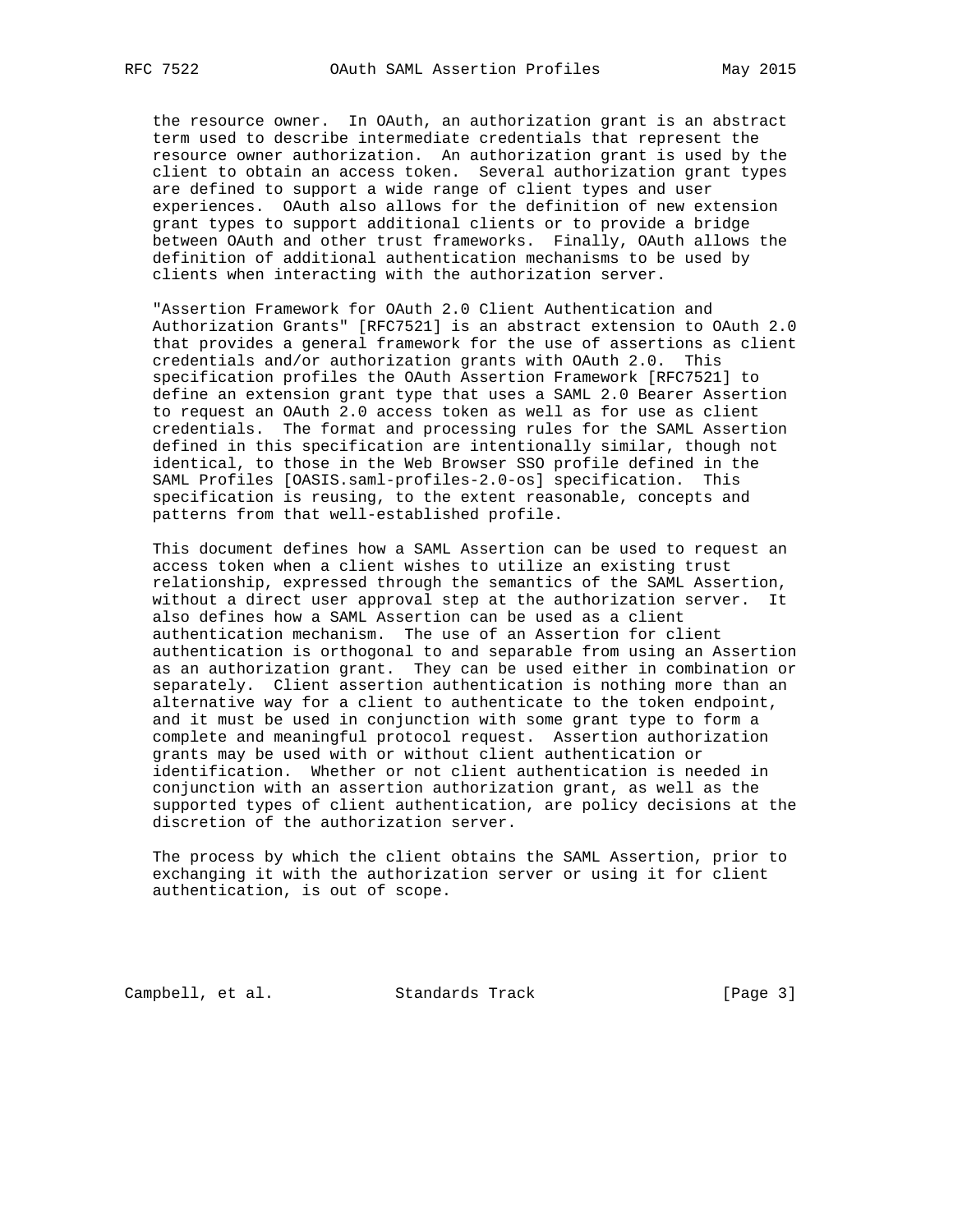# 1.1. Notational Conventions

 The key words "MUST", "MUST NOT", "REQUIRED", "SHALL", "SHALL NOT", "SHOULD", "SHOULD NOT", "RECOMMENDED", "MAY", and "OPTIONAL" in this document are to be interpreted as described in RFC 2119 [RFC2119].

 Unless otherwise noted, all the protocol parameter names and values are case sensitive.

1.2. Terminology

 All terms are as defined in the following specifications: "The OAuth 2.0 Authorization Framework" [RFC6749], the OAuth Assertion Framework [RFC7521], and "Assertions and Protocols for the OASIS Security Assertion Markup Language (SAML) V2.0" [OASIS.saml-core-2.0-os].

2. HTTP Parameter Bindings for Transporting Assertions

 The OAuth Assertion Framework [RFC7521] defines generic HTTP parameters for transporting assertions during interactions with a token endpoint. This section defines specific parameters and treatments of those parameters for use with SAML 2.0 Bearer Assertions.

### 2.1. Using SAML Assertions as Authorization Grants

 To use a SAML Bearer Assertion as an authorization grant, the client uses an access token request as defined in Section 4 of the OAuth Assertion Framework [RFC7521] with the following specific parameter values and encodings.

 The value of the "grant\_type" parameter is "urn:ietf:params:oauth:grant-type:saml2-bearer".

 The value of the "assertion" parameter contains a single SAML 2.0 Assertion. It MUST NOT contain more than one SAML 2.0 Assertion. The SAML Assertion XML data MUST be encoded using base64url, where the encoding adheres to the definition in Section 5 of RFC 4648 [RFC4648] and where the padding bits are set to zero. To avoid the need for subsequent encoding steps (by "application/x-www-form urlencoded" [W3C.REC-html401-19991224], for example), the base64url encoded data MUST NOT be line wrapped and pad characters ("=") MUST NOT be included.

 The "scope" parameter may be used, as defined in the OAuth Assertion Framework [RFC7521], to indicate the requested scope.

Campbell, et al. Standards Track [Page 4]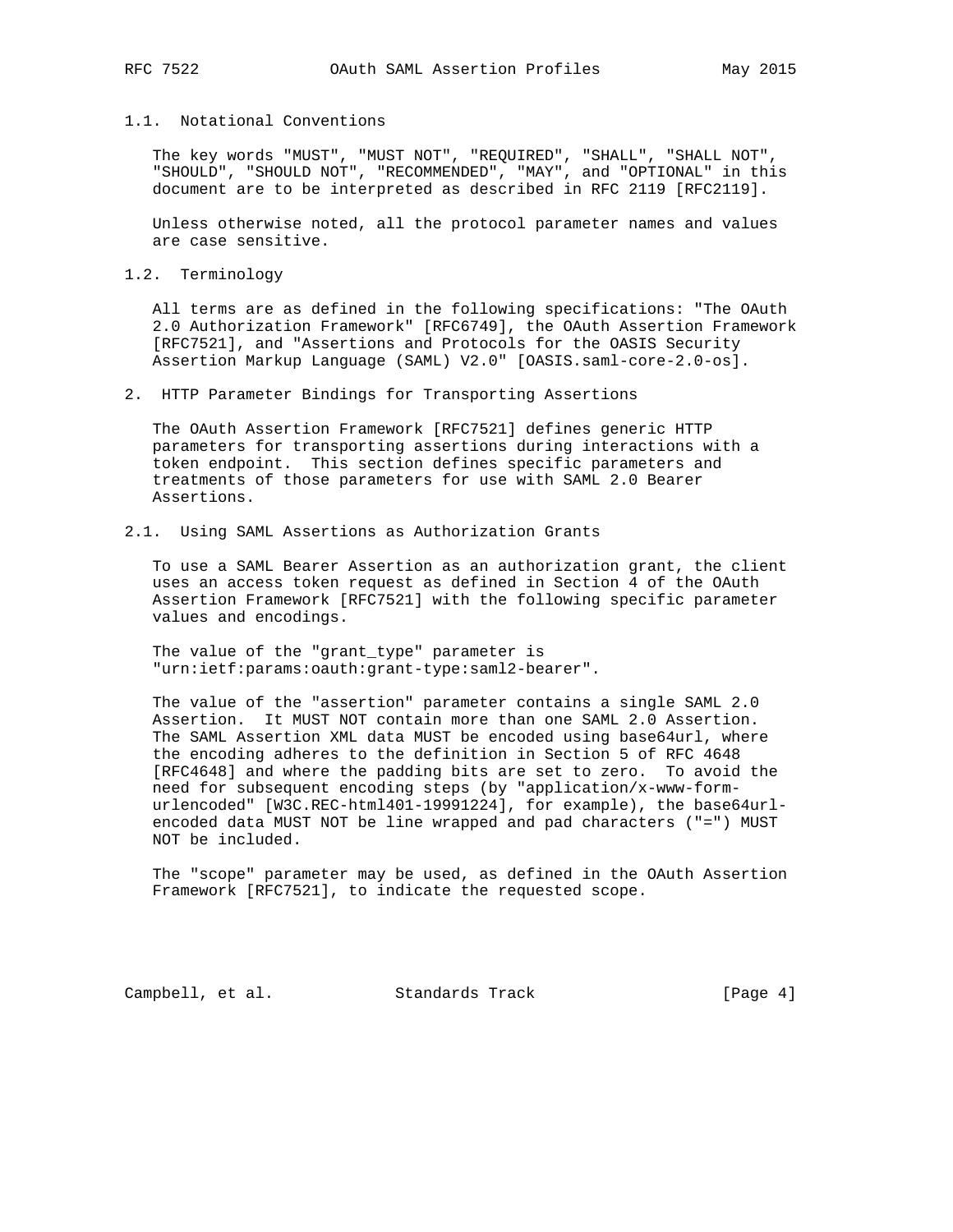Authentication of the client is optional, as described in Section 3.2.1 of OAuth 2.0 [RFC6749] and consequently, the "client\_id" is only needed when a form of client authentication that relies on the parameter is used.

 The following example demonstrates an access token request with an Assertion as an authorization grant (with extra line breaks for display purposes only):

 POST /token.oauth2 HTTP/1.1 Host: as.example.com Content-Type: application/x-www-form-urlencoded

 grant\_type=urn%3Aietf%3Aparams%3Aoauth%3Agrant-type%3Asaml2-bearer& assertion=PHNhbWxwOl...[omitted for brevity]...ZT4

2.2. Using SAML Assertions for Client Authentication

 To use a SAML Bearer Assertion for client authentication, the client uses the following parameter values and encodings.

 The value of the "client\_assertion\_type" parameter is "urn:ietf:params:oauth:client-assertion-type:saml2-bearer".

 The value of the "client\_assertion" parameter MUST contain a single SAML 2.0 Assertion. The SAML Assertion XML data MUST be encoded using base64url, where the encoding adheres to the definition in Section 5 of RFC 4648 [RFC4648] and where the padding bits are set to zero. To avoid the need for subsequent encoding steps (by "application/x-www-form-urlencoded" [W3C.REC-html401-19991224], for example), the base64url-encoded data SHOULD NOT be line wrapped and pad characters ("=") SHOULD NOT be included.

 The following example demonstrates a client authenticating using an Assertion during the presentation of an authorization code grant in an access token request (with extra line breaks for display purposes only):

 POST /token.oauth2 HTTP/1.1 Host: as.example.com Content-Type: application/x-www-form-urlencoded

 grant\_type=authorization\_code& code=n0esc3NRze7LTCu7iYzS6a5acc3f0ogp4& client\_assertion\_type=urn%3Aietf%3Aparams%3Aoauth %3Aclient-assertion-type%3Asaml2-bearer& client\_assertion=PHNhbW...[omitted for brevity]...ZT

Campbell, et al. Standards Track [Page 5]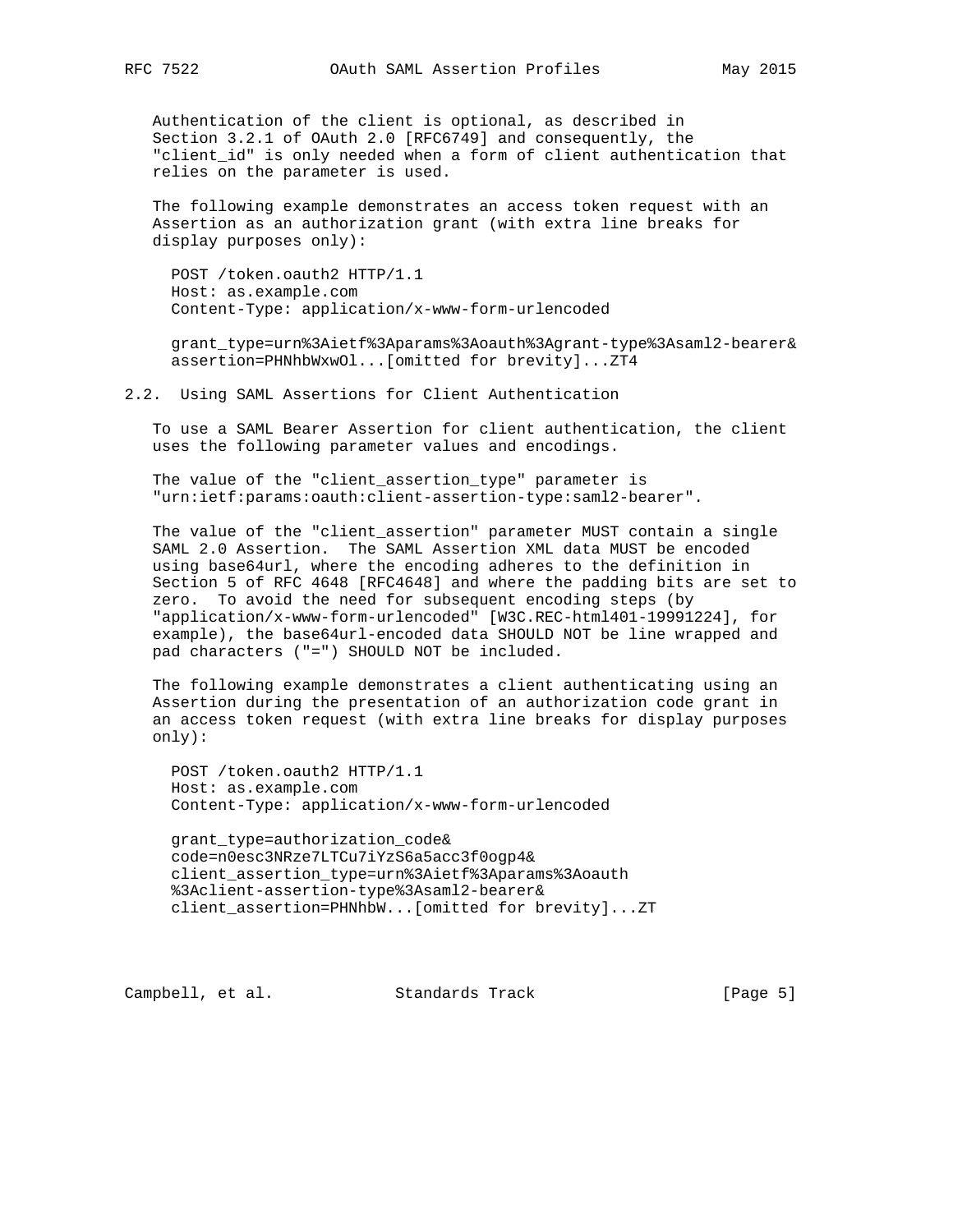3. Assertion Format and Processing Requirements

 In order to issue an access token response as described in OAuth 2.0 [RFC6749] or to rely on an Assertion for client authentication, the authorization server MUST validate the Assertion according to the criteria below. Application of additional restrictions and policy are at the discretion of the authorization server.

- 1. The Assertion's <Issuer> element MUST contain a unique identifier for the entity that issued the Assertion. In the absence of an application profile specifying otherwise, compliant applications MUST compare Issuer values using the Simple String Comparison method defined in Section 6.2.1 of RFC 3986 [RFC3986].
- 2. The Assertion MUST contain a <Conditions> element with an <AudienceRestriction> element with an <Audience> element that identifies the authorization server as an intended audience. Section 2.5.1.4 of "Assertions and Protocols for the OASIS Security Assertion Markup Language (SAML) V2.0" [OASIS.saml-core-2.0-os] defines the <AudienceRestriction> and <Audience> elements and, in addition to the URI references discussed there, the token endpoint URL of the authorization server MAY be used as a URI that identifies the authorization server as an intended audience. The authorization server MUST reject any Assertion that does not contain its own identity as the intended audience. In the absence of an application profile specifying otherwise, compliant applications MUST compare the Audience values using the Simple String Comparison method defined in Section 6.2.1 of RFC 3986 [RFC3986]. As noted in Section 5, the precise strings to be used as the Audience for a given authorization server must be configured out of band by the authorization server and the issuer of the Assertion.
- 3. The Assertion MUST contain a <Subject> element identifying the principal that is the subject of the Assertion. Additional information identifying the subject/principal MAY be included in an <AttributeStatement>.
	- A. For the authorization grant, the Subject typically identifies an authorized accessor for which the access token is being requested (i.e., the resource owner or an authorized delegate), but in some cases, it may be a pseudonymous identifier or other value denoting an anonymous user.
	- B. For client authentication, the Subject MUST be the "client\_id" of the OAuth client.

Campbell, et al. Standards Track [Page 6]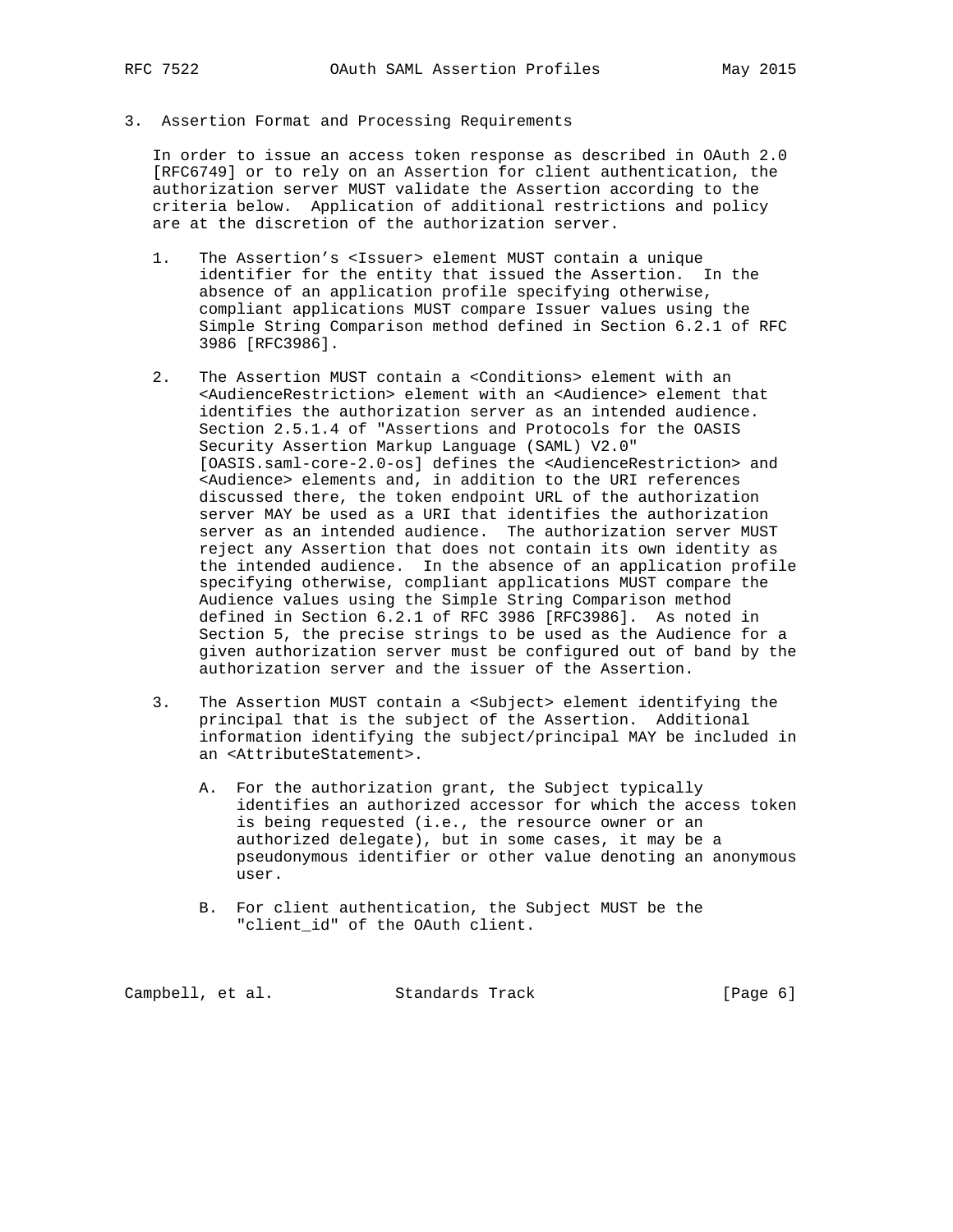- 4. The Assertion MUST have an expiry that limits the time window during which it can be used. The expiry can be expressed either as the NotOnOrAfter attribute of the <Conditions> element or as the NotOnOrAfter attribute of a suitable <SubjectConfirmationData> element.
	- 5. The <Subject> element MUST contain at least one <SubjectConfirmation> element that has a Method attribute with a value of "urn:oasis:names:tc:SAML:2.0:cm:bearer". If the Assertion does not have a suitable NotOnOrAfter attribute on the <Conditions> element, the <SubjectConfirmation> element MUST contain a <SubjectConfirmationData> element. When present, the <SubjectConfirmationData> element MUST have a Recipient attribute with a value indicating the token endpoint URL of the authorization server (or an acceptable alias). The authorization server MUST verify that the value of the Recipient attribute matches the token endpoint URL (or an acceptable alias) to which the Assertion was delivered. The <SubjectConfirmationData> element MUST have a NotOnOrAfter attribute that limits the window during which the Assertion can be confirmed. The <SubjectConfirmationData> element MAY also contain an Address attribute limiting the client address from which the Assertion can be delivered. Verification of the Address is at the discretion of the authorization server.
	- 6. The authorization server MUST reject the entire Assertion if the NotOnOrAfter instant on the <Conditions> element has passed (subject to allowable clock skew between systems). The authorization server MUST reject the <SubjectConfirmation> (but MAY still use the rest of the Assertion) if the NotOnOrAfter instant on the <SubjectConfirmationData> has passed (subject to allowable clock skew). Note that the authorization server may reject Assertions with a NotOnOrAfter instant that is unreasonably far in the future. The authorization server MAY ensure that Bearer Assertions are not replayed, by maintaining the set of used ID values for the length of time for which the Assertion would be considered valid based on the applicable NotOnOrAfter instant.
	- 7. If the Assertion issuer directly authenticated the subject, the Assertion SHOULD contain a single <AuthnStatement> representing that authentication event. If the Assertion was issued with the intention that the client act autonomously on behalf of the subject, an <AuthnStatement> SHOULD NOT be included and the client presenting the Assertion SHOULD be identified in the <NameID> or similar element in the <SubjectConfirmation> element, or by other available means like "SAML V2.0 Condition for Delegation Restriction" [OASIS.saml-deleg-cs].

Campbell, et al. Standards Track [Page 7]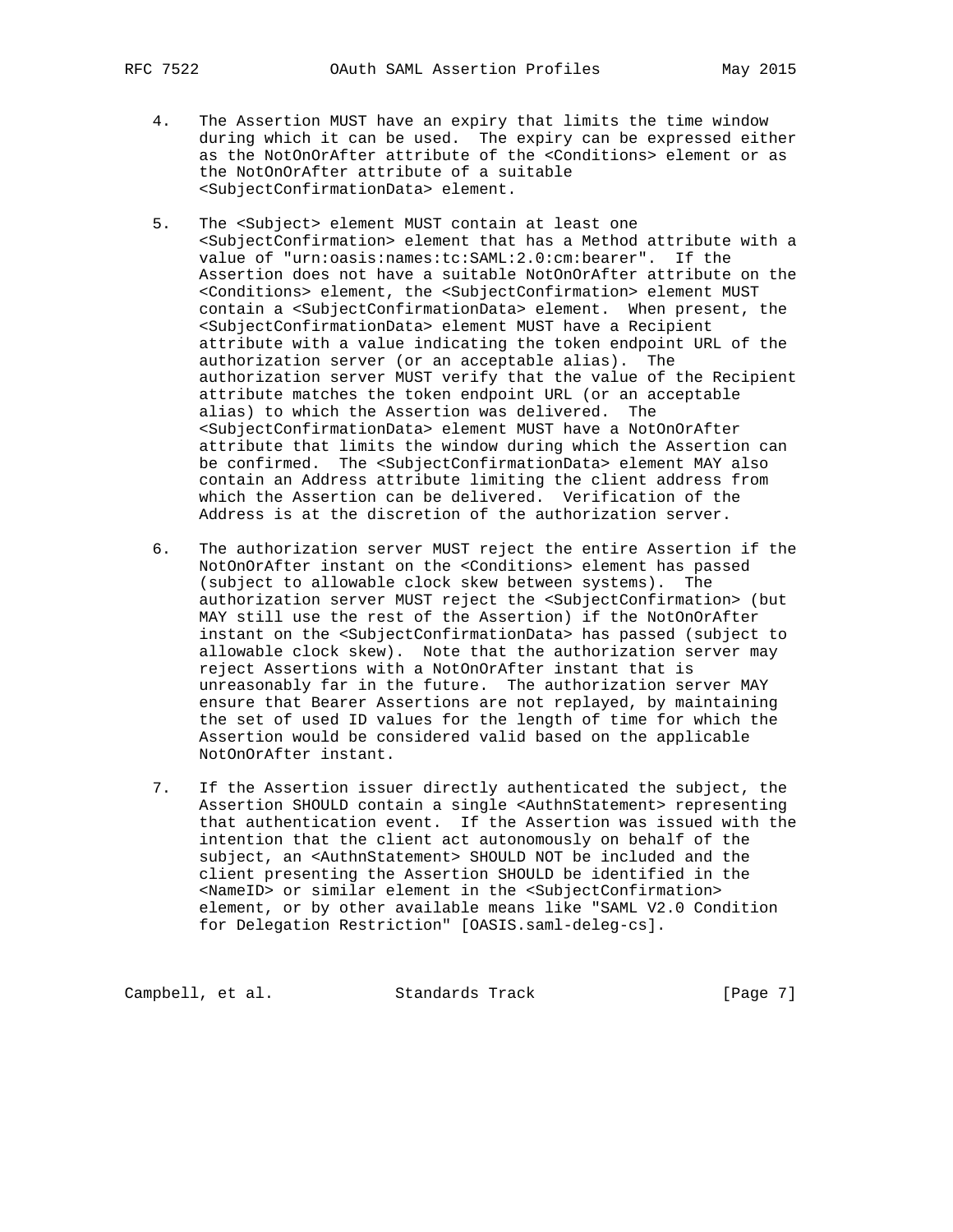- 8. Other statements, in particular <AttributeStatement> elements, MAY be included in the Assertion.
- 9. The Assertion MUST be digitally signed or have a Message Authentication Code (MAC) applied by the issuer. The authorization server MUST reject Assertions with an invalid signature or MAC.
- 10. Encrypted elements MAY appear in place of their plaintext counterparts as defined in [OASIS.saml-core-2.0-os].
- 11. The authorization server MUST reject an Assertion that is not valid in all other respects per [OASIS.saml-core-2.0-os], such as (but not limited to) all content within the Conditions element including the NotOnOrAfter and NotBefore attributes, unknown condition types, etc.
- 3.1. Authorization Grant Processing

 Assertion authorization grants may be used with or without client authentication or identification. Whether or not client authentication is needed in conjunction with an Assertion authorization grant, as well as the supported types of client authentication, are policy decisions at the discretion of the authorization server. However, if client credentials are present in the request, the authorization server MUST validate them.

 If the Assertion is not valid (including if its subject confirmation requirements cannot be met), the authorization server constructs an error response as defined in OAuth 2.0 [RFC6749]. The value of the "error" parameter MUST be the "invalid\_grant" error code. The authorization server MAY include additional information regarding the reasons the Assertion was considered invalid using the "error\_description" or "error\_uri" parameters.

For example:

 HTTP/1.1 400 Bad Request Content-Type: application/json Cache-Control: no-store

 $\left\{\begin{array}{ccc} \end{array}\right\}$  "error":"invalid\_grant", "error\_description":"Audience validation failed" }

Campbell, et al. Standards Track [Page 8]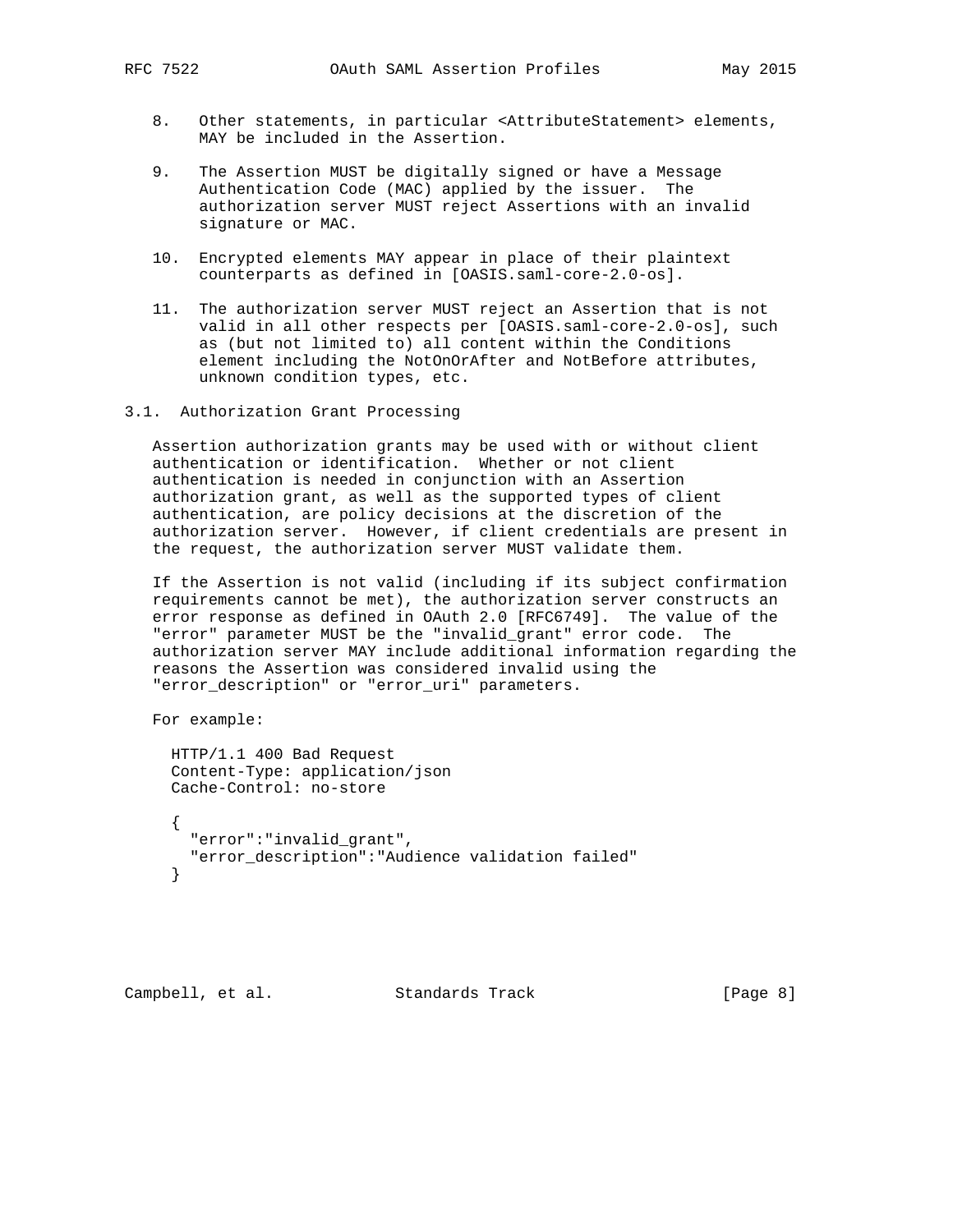## 3.2. Client Authentication Processing

 If the client Assertion is not valid (including if its subject confirmation requirements cannot be met), the authorization server constructs an error response as defined in OAuth 2.0 [RFC6749]. The value of the "error" parameter MUST be the "invalid\_client" error code. The authorization server MAY include additional information regarding the reasons the Assertion was considered invalid using the "error\_description" or "error\_uri" parameters.

## 4. Authorization Grant Example

 The following examples illustrate what a conforming Assertion and an access token request would look like.

 The example shows an assertion issued and signed by the SAML Identity Provider identified as "https://saml-idp.example.com". The subject of the Assertion is identified by email address as "brian@example.com", who authenticated to the Identity Provider by means of a digital signature where the key was validated as part of an X.509 Public Key Infrastructure. The intended audience of the Assertion is "https://saml-sp.example.net", which is an identifier for a SAML Service Provider with which the authorization server identifies itself. The Assertion is sent as part of an access token request to the authorization server's token endpoint at "https://authz.example.net/token.oauth2".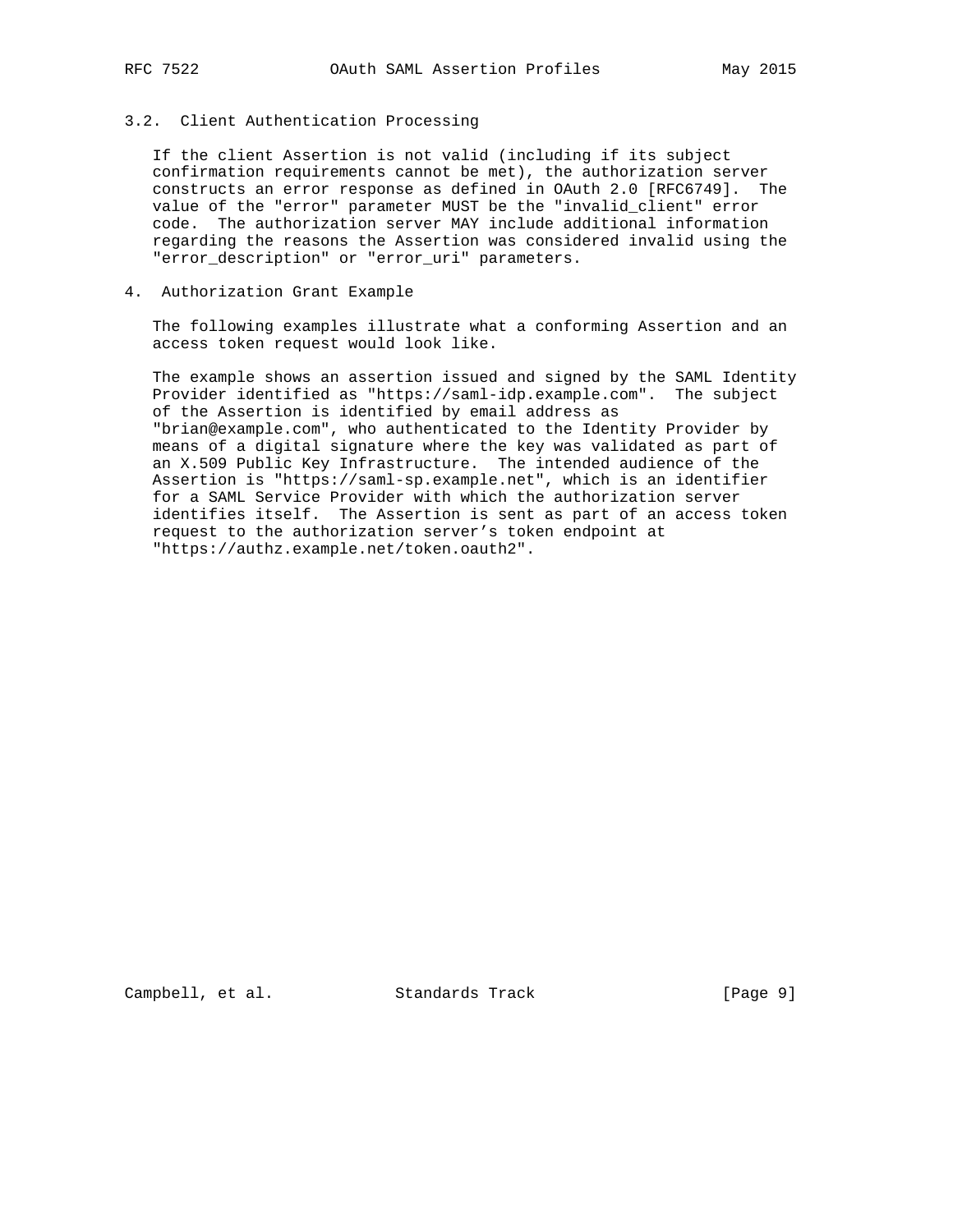```
 Below is an example SAML 2.0 Assertion (whitespace formatting is for
display purposes only):
  <Assertion IssueInstant="2010-10-01T20:07:34.619Z"
    ID="ef1xsbZxPV2oqjd7HTLRLIBlBb7"
   Version="2.0"
   xmlns="urn:oasis:names:tc:SAML:2.0:assertion">
   <Issuer>https://saml-idp.example.com</Issuer>
   <ds:Signature xmlns:ds="http://www.w3.org/2000/09/xmldsig#">
   [...omitted for brevity...]
   </ds:Signature>
   <Subject>
    <NameID
     Format="urn:oasis:names:tc:SAML:1.1:nameid-format:emailAddress">
    brian@example.com
    </NameID>
    <SubjectConfirmation
      Method="urn:oasis:names:tc:SAML:2.0:cm:bearer">
     <SubjectConfirmationData
       NotOnOrAfter="2010-10-01T20:12:34.619Z"
       Recipient="https://authz.example.net/token.oauth2"/>
     </SubjectConfirmation>
    </Subject>
    <Conditions>
      <AudienceRestriction>
        <Audience>https://saml-sp.example.net</Audience>
      </AudienceRestriction>
    </Conditions>
    <AuthnStatement AuthnInstant="2010-10-01T20:07:34.371Z">
      <AuthnContext>
        <AuthnContextClassRef>
          urn:oasis:names:tc:SAML:2.0:ac:classes:X509
        </AuthnContextClassRef>
      </AuthnContext>
    </AuthnStatement>
  </Assertion>
```

```
 Figure 1: Example SAML 2.0 Assertion
```
Campbell, et al. Standards Track [Page 10]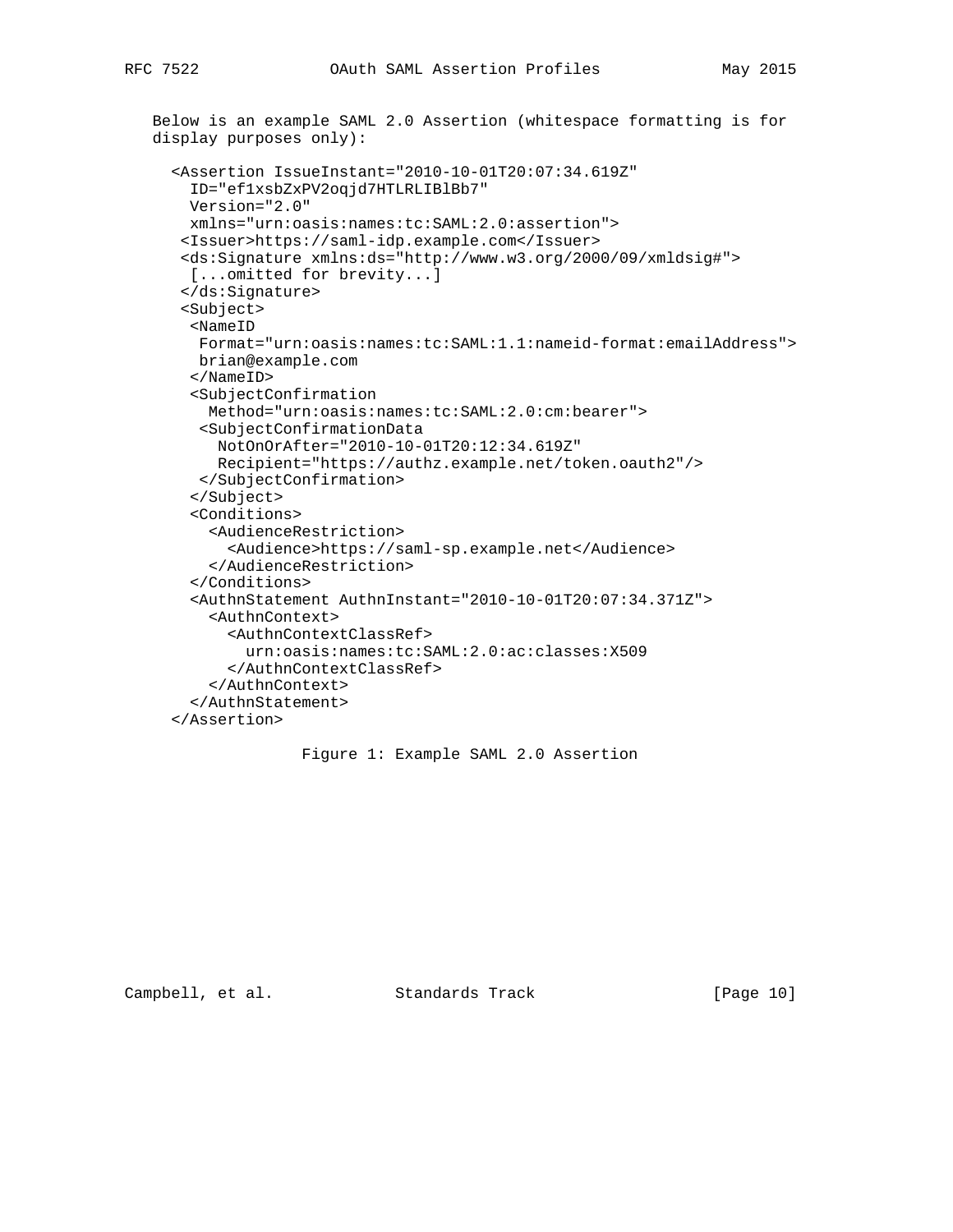To present the Assertion shown in the previous example as part of an access token request, for example, the client might make the following HTTPS request (with extra line breaks for display purposes only):

 POST /token.oauth2 HTTP/1.1 Host: authz.example.net Content-Type: application/x-www-form-urlencoded

 grant\_type=urn%3Aietf%3Aparams%3Aoauth%3Agrant-type%3Asaml2 bearer&assertion=PEFzc2VydGlvbiBJc3N1ZUluc3RhbnQ9IjIwMTEtMDU [...omitted for brevity...]aG5TdGF0ZW1lbnQ-PC9Bc3NlcnRpb24-

Figure 2: Example Request

#### 5. Interoperability Considerations

 Agreement between system entities regarding identifiers, keys, and endpoints is required in order to achieve interoperable deployments of this profile. Specific items that require agreement are as follows: values for the Issuer and Audience identifiers, the location of the token endpoint, the key used to apply and verify the digital signature over the Assertion, one-time use restrictions on Assertions, maximum Assertion lifetime allowed, and the specific Subject and attribute requirements of the Assertion. The exchange of such information is explicitly out of scope for this specification, and typical deployment of it will be done alongside existing SAML Web SSO deployments that have already established a means of exchanging such information. "Metadata for the OASIS Security Assertion Markup Language (SAML) V2.0" [OASIS.saml-metadata-2.0-os] specifies one common method of exchanging SAML-related information about system entities.

 The RSA-SHA256 algorithm, from [RFC6931], is a mandatory-to-implement XML signature algorithm for this profile.

6. Security Considerations

 The security considerations described within the following specifications are all applicable to this document: "Assertion Framework for OAuth 2.0 Client Authentication and Authorization Grants" [RFC7521], "The OAuth 2.0 Authorization Framework" [RFC6749], and "Security and Privacy Considerations for the OASIS Security Assertion Markup Language (SAML) V2.0" [OASIS.saml-sec-consider-2.0-os].

Campbell, et al. Standards Track [Page 11]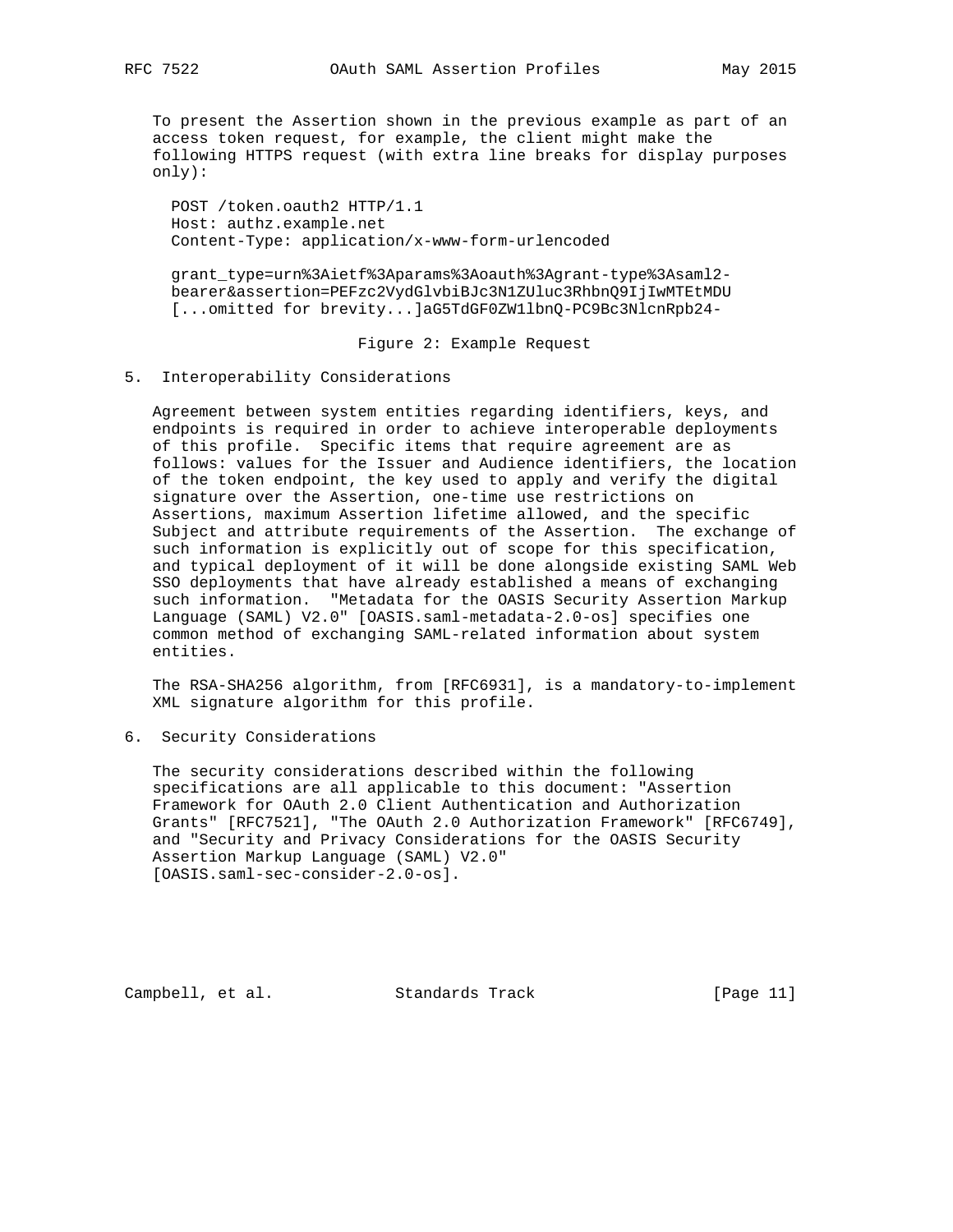The specification does not mandate replay protection for the SAML Assertion usage for either the authorization grant or for client authentication. It is an optional feature, which implementations may employ at their own discretion.

7. Privacy Considerations

 A SAML Assertion may contain privacy-sensitive information and, to prevent disclosure of such information to unintended parties, should only be transmitted over encrypted channels, such as Transport Layer Security (TLS). In cases where it is desirable to prevent disclosure of certain information to the client, the Subject and/or individual attributes of a SAML Assertion should be encrypted to the authorization server.

 Deployments should determine the minimum amount of information necessary to complete the exchange and include only that information in an Assertion (typically by limiting what information is included in an <AttributeStatement> or by omitting it altogether). In some cases, the Subject can be a value representing an anonymous or pseudonymous user, as described in Section 6.3.1 of the OAuth Assertion Framework [RFC7521].

- 8. IANA Considerations
- 8.1. Sub-Namespace Registration of urn:ietf:params:oauth:grant-type:saml2-bearer

 This section registers the value "grant-type:saml2-bearer" in the IANA "OAuth URI" registry established by "An IETF URN Sub-Namespace for OAuth" [RFC6755].

- o URN: urn:ietf:params:oauth:grant-type:saml2-bearer
- o Common Name: SAML 2.0 Bearer Assertion Grant Type Profile for OAuth 2.0
- o Change Controller: IESG
- o Specification Document: RFC 7522

Campbell, et al. Standards Track [Page 12]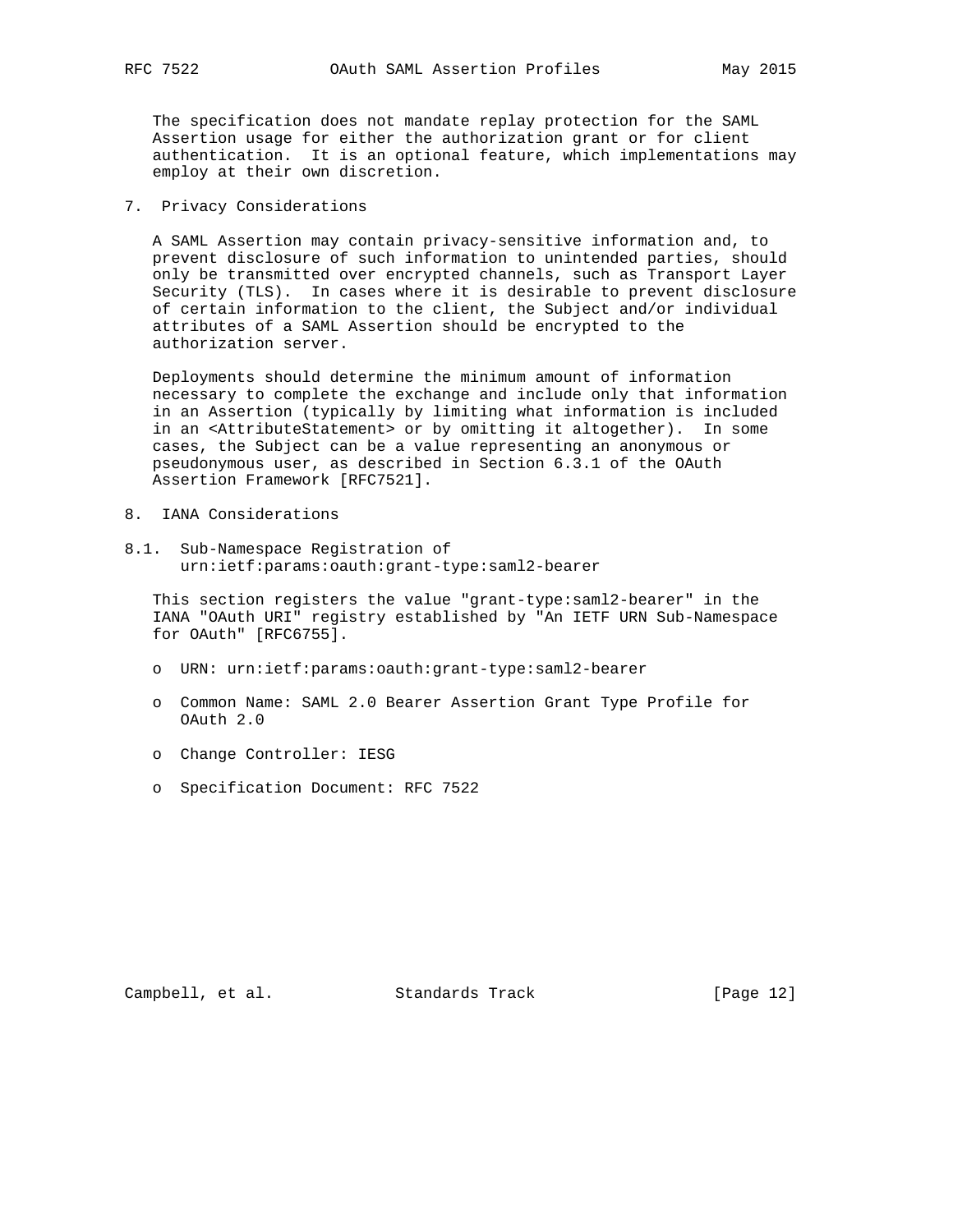- 
- 8.2. Sub-Namespace Registration of urn:ietf:params:oauth:client-assertion-type:saml2-bearer

 This section registers the value "client-assertion-type:saml2-bearer" in the IANA "OAuth URI" registry established by "An IETF URN Sub- Namespace for OAuth" [RFC6755].

- o URN: urn:ietf:params:oauth:client-assertion-type:saml2-bearer
- o Common Name: SAML 2.0 Bearer Assertion Profile for OAuth 2.0 Client Authentication
- o Change Controller: IESG
- o Specification Document: RFC 7522

#### 9. References

9.1. Normative References

[OASIS.saml-core-2.0-os]

 Cantor, S., Kemp, J., Philpott, R., and E. Maler, "Assertions and Protocols for the OASIS Security Assertion Markup Language (SAML) V2.0", OASIS Standard saml-core-2.0-os, March 2005, <http://docs.oasis-open.org/ security/saml/v2.0/saml-core-2.0-os.pdf>.

[OASIS.saml-deleg-cs]

 Cantor, S., Ed., "SAML V2.0 Condition for Delegation Restriction Version 1", Committee Specification 01, November 2009, <http://docs.oasis-open.org/ security/saml/Post2.0/sstc-saml-delegation-cs-01.html>.

[OASIS.saml-sec-consider-2.0-os]

 Hirsch, F., Philpott, R., and E. Maler, "Security and Privacy Considerations for the OASIS Security Assertion Markup Language (SAML) V2.0", OASIS Standard saml-sec-consider-2.0-os, March 2005, <http://docs.oasis-open.org/security/saml/v2.0/ saml-sec-consider-2.0-os.pdf>.

 [RFC2119] Bradner, S., "Key words for use in RFCs to Indicate Requirement Levels", BCP 14, RFC 2119, DOI 10.17487/RFC2119, March 1997, <http://www.rfc-editor.org/info/rfc2119>.

Campbell, et al. Standards Track [Page 13]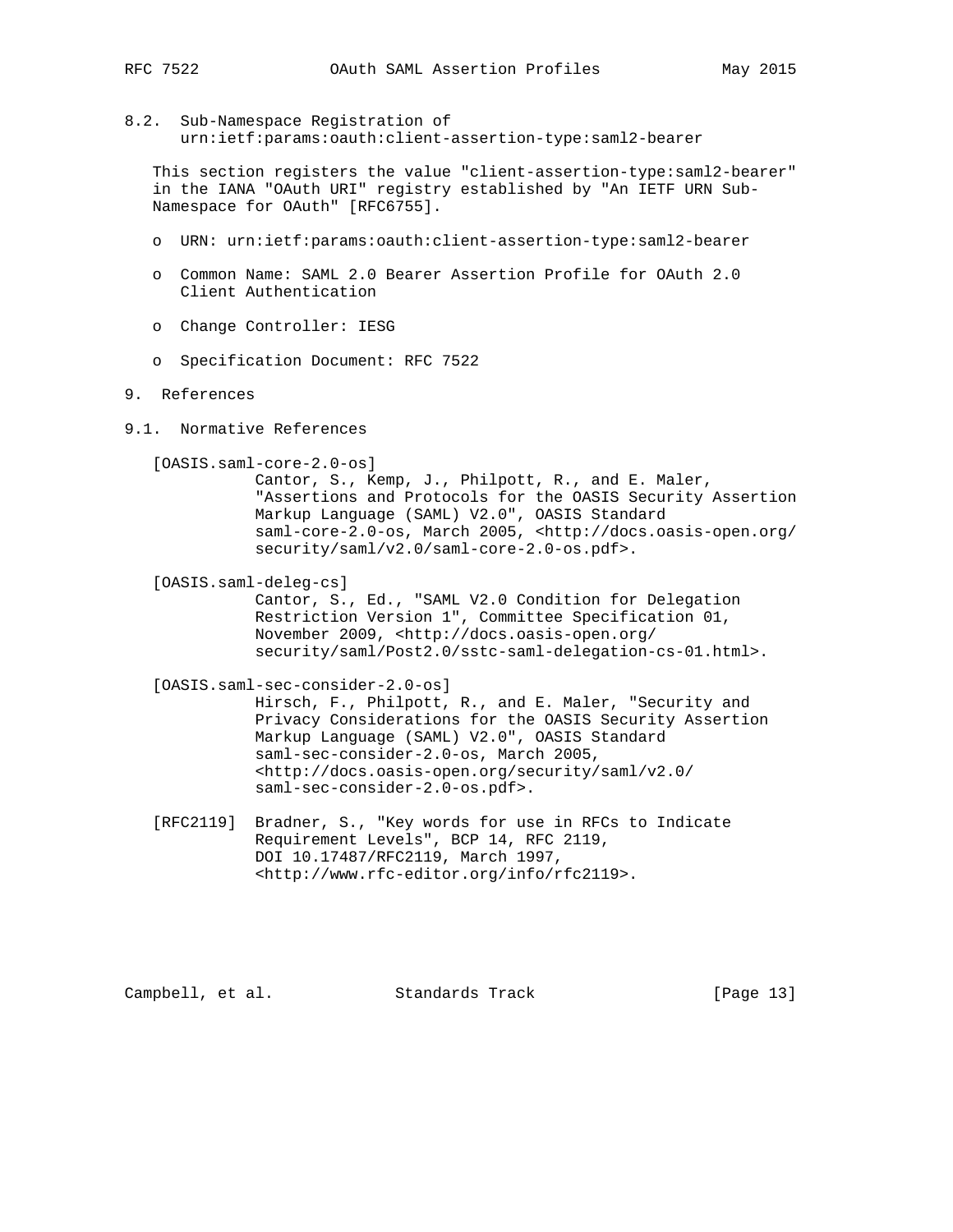- [RFC3986] Berners-Lee, T., Fielding, R., and L. Masinter, "Uniform Resource Identifier (URI): Generic Syntax", STD 66, RFC 3986, DOI 10.17487/RFC3986, January 2005, <http://www.rfc-editor.org/info/rfc3986>.
- [RFC4648] Josefsson, S., "The Base16, Base32, and Base64 Data Encodings", RFC 4648, DOI 10.17487/RFC4648, October 2006, <http://www.rfc-editor.org/info/rfc4648>.
- [RFC6749] Hardt, D., Ed., "The OAuth 2.0 Authorization Framework", RFC 6749, DOI 10.17487/RFC6749, October 2012, <http://www.rfc-editor.org/info/rfc6749>.
- [RFC6931] Eastlake 3rd, D., "Additional XML Security Uniform Resource Identifiers (URIs)", RFC 6931, DOI 10.17487/RFC6931, April 2013, <http://www.rfc-editor.org/info/rfc6931>.
- [RFC7521] Campbell, B., Mortimore, C., Jones, M., and Y. Goland, "Assertion Framework for OAuth 2.0 Client Authentication and Authorization Grants", RFC 7521, DOI 10.17487/RFC7521, May 2015, <http://www.rfc-editor.org/info/rfc7521>.
- 9.2. Informative References

```
 [OASIS.WS-Fed]
```
 Goodner, M. and A. Nadalin, "Web Services Federation Language (WS-Federation) Version 1.2", OASIS Standard, May 2009, <http://docs.oasis-open.org/wsfed/ federation/v1.2/os/ws-federation-1.2-spec-os.html>.

[OASIS.WSS-SAMLTokenProfile]

 Monzillo, R., Kaler, C., Nadalin, T., Hallam-Baker, P., and C. Milono, "Web Services Security SAML Token Profile Version 1.1.1", OASIS Standard, May 2012, <http://docs.oasis-open.org/wss-m/wss/v1.1.1/ wss-SAMLTokenProfile-v1.1.1.html>.

[OASIS.saml-metadata-2.0-os]

 Cantor, S., Moreh, J., Philpott, R., and E. Maler, "Metadata for the OASIS Security Assertion Markup Language (SAML) V2.0", OASIS Standard saml-metadata-2.0-os, March 2005, <http://docs.oasis-open.org/security/saml/v2.0/ saml-metadata-2.0-os.pdf>.

Campbell, et al. Standards Track [Page 14]